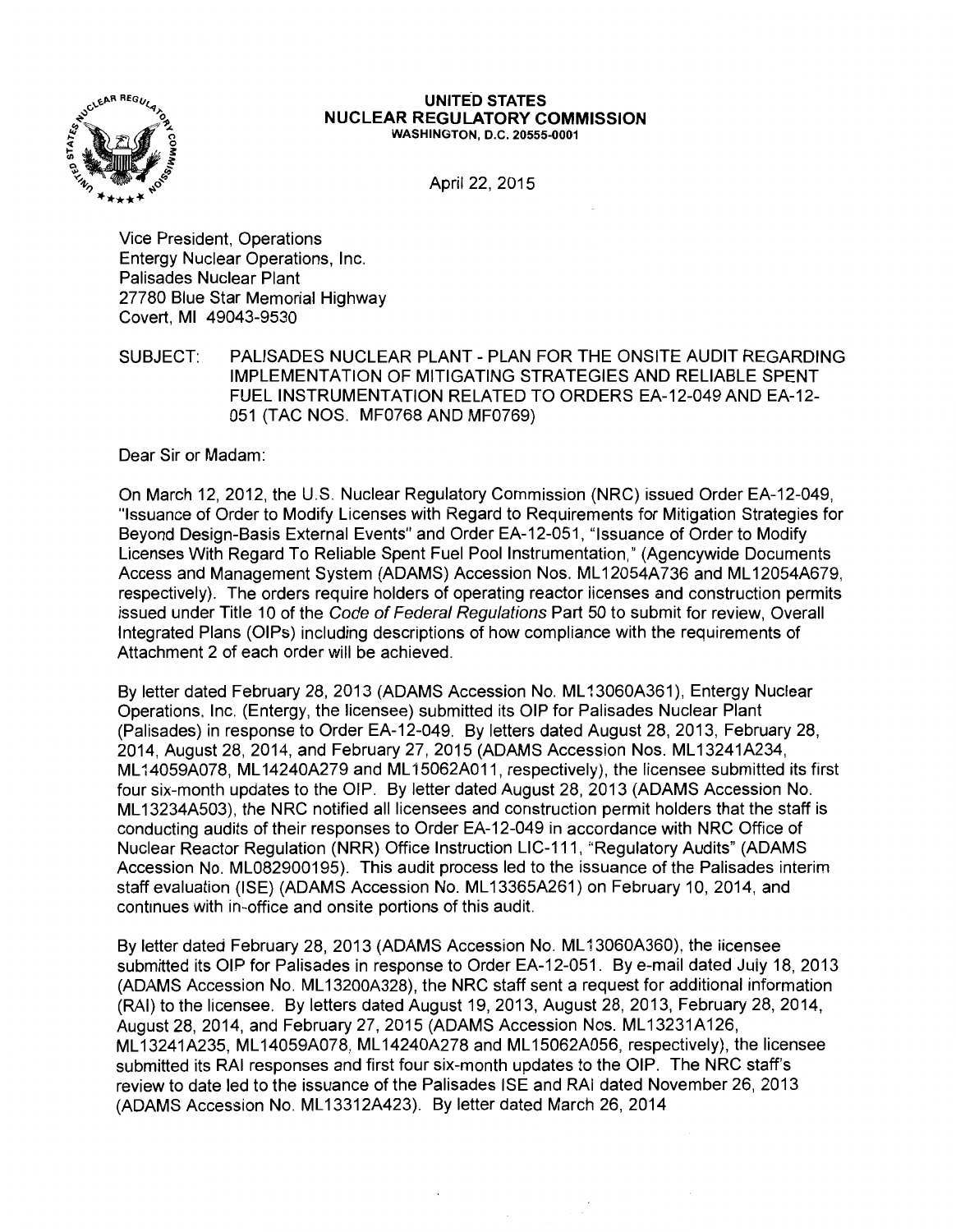(ADAMS Accession No. ML 14083A620), the NRC notified all licensees and construction permit holders that the staff is conducting in-office and onsite audits of their responses to Order EA-12- 051 in accordance with NRC NRR Office Instruction LIC-111, as discussed above.

The ongoing audit process, to include the in-office and onsite portions, allows the staff to assess whether it has enough information to make a safety evaluation of the Integrated Plans. The audit allows the staff to review open and confirmatory items from the mitigation strategies ISE, RAI responses from the spent fuel pool instrumentation ISE, the licensee's integrated plans, and other audit questions. Additionally, the staff gains a better understanding of submitted information, identifies additional information necessary for the licensee to supplement its plan, and identifies any staff potential concerns. The audit's onsite portion will occur prior to declarations of compliance for the first unit at each site.

This document outlines the onsite audit process that occurs after ISE issuance as licensees provide new or updated information via periodic updates, update audit information on e-portals, provide preliminary Overall Program Documents/Final Integrated Plans, and continue in-office audit communications with staff while proceeding towards compliance with the orders.

The staff plans to conduct an onsite audit at Palisades in accordance with the enclosed audit plan from June 15 - 18, 2015.

If you have any questions, please contact me at 301-415-3204 or by e-mail at john.hughey@nrc.gov.

 $\frac{1}{2}$ 

John Hughey, Project Manager Orders Management Branch Japan Lessons-Learned Division Office of Nuclear Reactor Regulation

Docket No.: 50-255

Enclosure: Audit plan

cc w/encl: Distribution via Listserv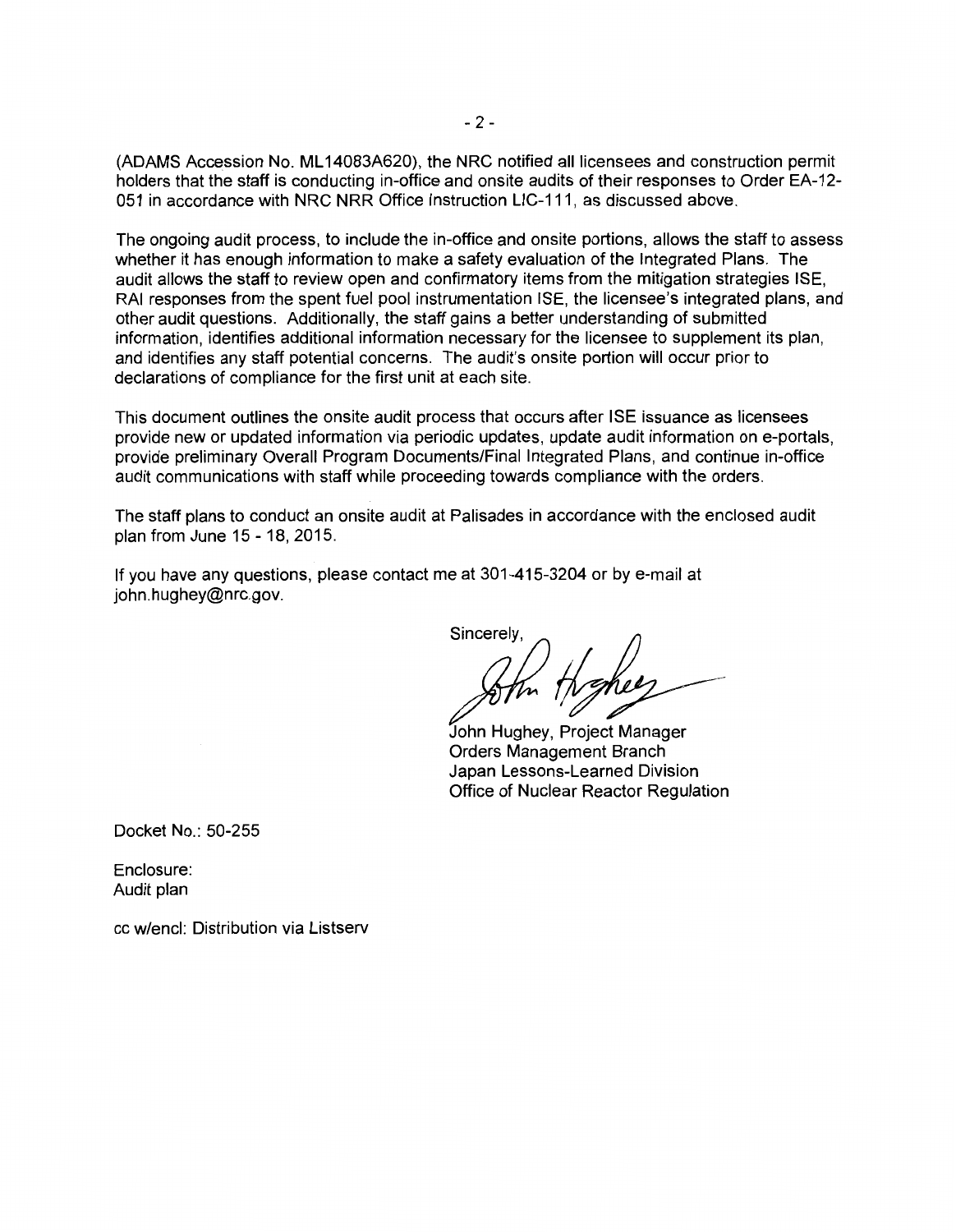#### **Audit Plan Palisades Nuclear Plant**

## BACKGROUND AND AUDIT BASIS

On March 12, 2012, the U.S. Nuclear Regulatory Commission (NRC) issued Order EA-12-049, "Issuance of Order to Modify Licenses with Regard to Requirements for Mitigation Strategies for Beyond Design-Basis External Events" and Order EA-12-051, "Issuance of Order to Modify Licenses With Regard To Reliable Spent Fuel Pool Instrumentation," (Agencywide Documents Access and Management System (ADAMS) Accession Nos. ML 12054A736 and ML 12054A679, respectively). Order EA-12-049 directs licensees to develop, implement, and maintain guidance and strategies to maintain or restore core cooling, containment, and spent fuel pool (SFP) cooling capabilities in the event of a beyond-design-basis external event (BDBEE). Order EA-12-051 requires, in part, that all operating reactor sites have a reliable means of remotely monitoring wide-range SFP levels to support effective prioritization of event mitigation and recovery actions in the event of a BDBEE. The orders require holders of operating reactor licenses and construction permits issued under Title 10 of the Code of Federal Regulations Part 50 to submit for review, Overall Integrated Plans (OIPs) including descriptions of how compliance with the requirements of Attachment 2 of each order will be achieved.

By letter dated February 28, 2013 (ADAMS Accession No. ML13060A361), Entergy Nuclear Operations, Inc. (Entergy, the licensee) submitted its OIP for Palisades Nuclear Plant (Palisades) in response to Order EA-12-049. By letters dated August 28, 2013, February 28, 2014, August 28, 2014, and February 27, 2015 (ADAMS Accession Nos. ML 13241A234, ML 14059A078, ML 14240A279 and ML 15062A011, respectively), the licensee submitted its first four six-month updates to the OIP. By letter dated August 28, 2013 (ADAMS Accession No. ML 13234A503), the NRC notified all licensees and construction permit holders that the staff is conducting audits of their responses to Order EA-12-049 in accordance with NRC Office of Nuclear Reactor Regulation (NRR) Office Instruction LIC-111, "Regulatory Audits" (ADAMS Accession No. ML082900195). This audit process led to the issuance of the Palisades interim staff evaluation (ISE) (ADAMS Accession No. ML 13365A261) on February 10, 2014, and continues with in-office and onsite portions of this audit.

By letter dated February 28, 2013 (ADAMS Accession No. ML1 3060A360), the licensee submitted its OIP for Palisades in response to Order EA-12-051. By e-mail dated July 18, 2013 (ADAMS Accession No. ML 13200A328), the NRC staff sent a request for additional information (RAI) to the licensee. By letters dated August 19, 2013, August 28, 2013, February 28, 2014, August 28, 2014 and February 27, 2015 (ADAMS Accession Nos. ML 13231A126, ML 13241A235, ML 14059A078, ML 14240A278 and ML 15062A056, respectively), the licensee submitted its RAI responses and first four six-month updates to the OIP. The NRC staff's review to date led to the issuance of the Palisades ISE and RAI dated November 26, 2013 (ADAMS Accession No. ML 13312A423). By letter dated March 26, 2014 (ADAMS Accession No. ML 14083A620), the NRC notified all licensees and construction permit holders that the staff is conducting in-office and onsite audits of their responses to Order EA-12-051 in accordance with NRC NRR Office Instruction LIC-111, as discussed above.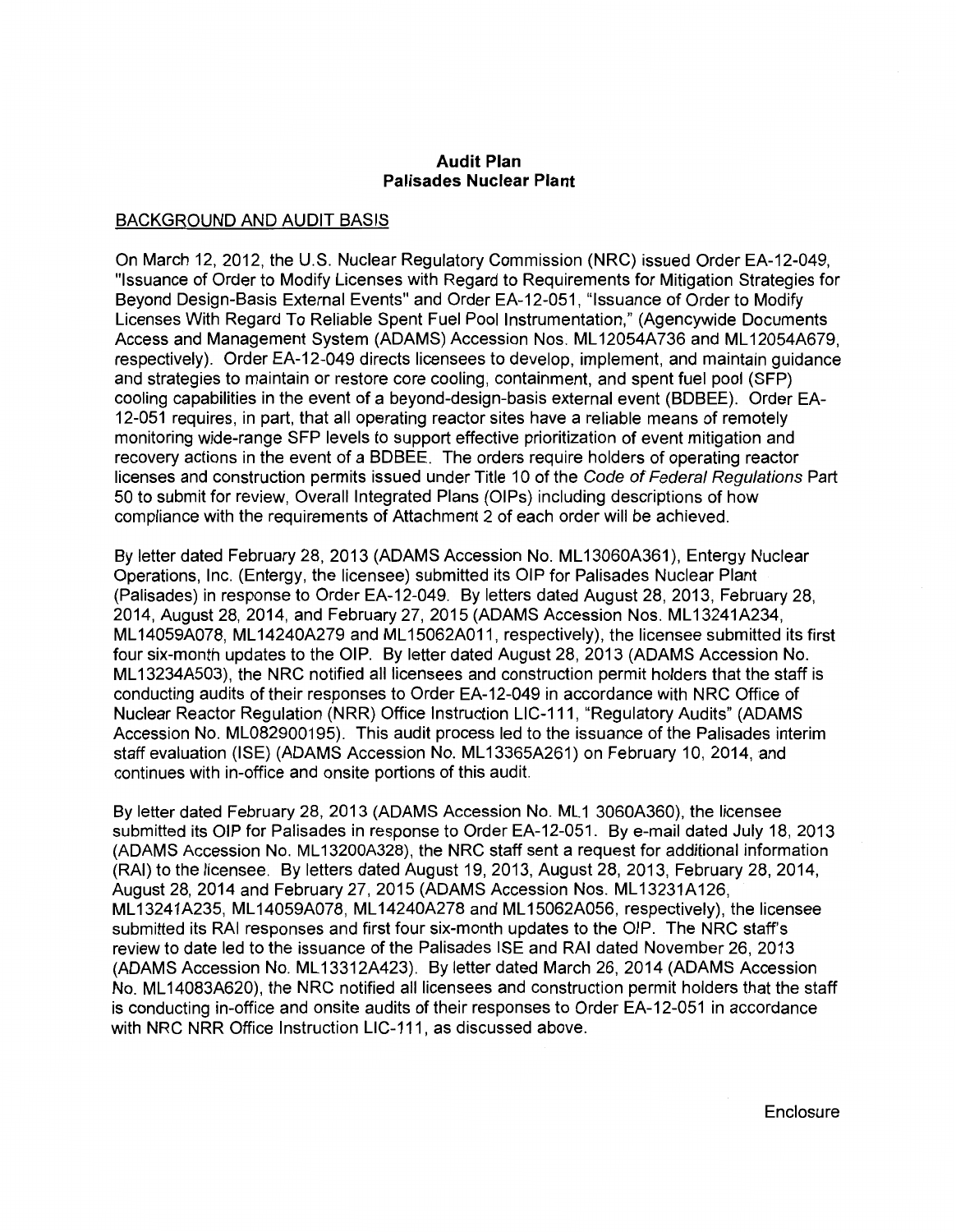The ongoing audit process, to include the in-office and onsite portions, allows the staff to assess whether it has enough information to make a safety evaluation of the Integrated Plans. The audit allows the staff to review open and confirmatory items from the mitigation strategies ISE, RAI responses from the spent fuel pool instrumentation (SFPI) ISE, the licensee's integrated plans, and other audit questions. Additionally, the staff gains a better understanding of submitted information, identifies additional information necessary for the licensee to supplement its plan, and identifies any staff potential concerns. The audit's onsite portion will occur prior to declarations of compliance for the first unit at each site.

This document outlines the onsite audit process that occurs after ISE issuance as licensees provide new or updated information via periodic updates, update audit information on e-portals, provide preliminary Overall Program Documents (OPDs)/Final Integrated Plans (FIPs), and continue in-office audit communications with staff while proceeding towards compliance with the orders.

Following the licensee's declarations of order compliance, the NRC staff will evaluate the OIPs, as supplemented, the resulting site-specific OPDs/FIPs, and, as appropriate, other licensee submittals based on the requirements in the orders. For Order EA-12-049, the staff will make a safety determination regarding order compliance using the Nuclear Energy Institute (NEI) guidance document NEI 12-06, "Diverse and Flexible Coping Strategies (FLEX) Implementation Guide" issued in August 2012 (ADAMS Accession No. ML 12242A378), as endorsed, by NRC Japan Lessons-Learned Project Directorate (JLD) interim staff guidance (ISG) JLD-ISG-2012- 01 "Compliance with Order EA-12-049, 'Order Modifying Licenses with Regard to Requirements for Mitigation Strategies for Beyond-Design-Basis External Events"' (ADAMS Accession No. ML 12229A174) as providing one acceptable means of meeting the order requirements. For Order EA-12-051, the staff will make a safety determination regarding order compliance using the NEI guidance document NEI 12-02, "Industry Guidance for Compliance with NRC Order EA-12-051, 'To Modify Licenses with Regard to Reliable Spent Fuel Pool Instrumentation"' (ADAMS Accession No. ML 12240A307), as endorsed, with exceptions and clarifications, by NRC ISG JLD-ISG-2012-03 "Compliance with Order EA-12-051, 'Reliable Spent Fuel Pool Instrumentation"' (ADAMS Accession No. ML 12221A339) as providing one acceptable means of meeting the order requirements. Should the licensee propose an alternative strategy or other method deviating from the guidance, additional staff review will be required to evaluate if the alternative strategy complies with the applicable order.

## AUDIT SCOPE

As discussed, onsite audits will be performed per NRR Office Instruction LIC-111, "Regulatory Audits," to support the development of safety evaluations. Site-specific OIPs and OPDs/FIPs rely on equipment and procedures that apply to all units at a site, therefore, audits will be planned to support the "first unit at each site." Onsite audits for subsequent units at a site will be on an as-needed basis.

The purpose of the audit is to obtain and review information responsive to the Palisades OIPs, as supplemented, open and confirmatory items from the mitigation strategies ISE, RAI responses from the SFPI ISE, and to observe and gain a better understanding of the basis for the site's overall programs to ensure the licensee is on the correct path for compliance with the Mitigation Strategies and SFPI orders. These may include, but are not limited to: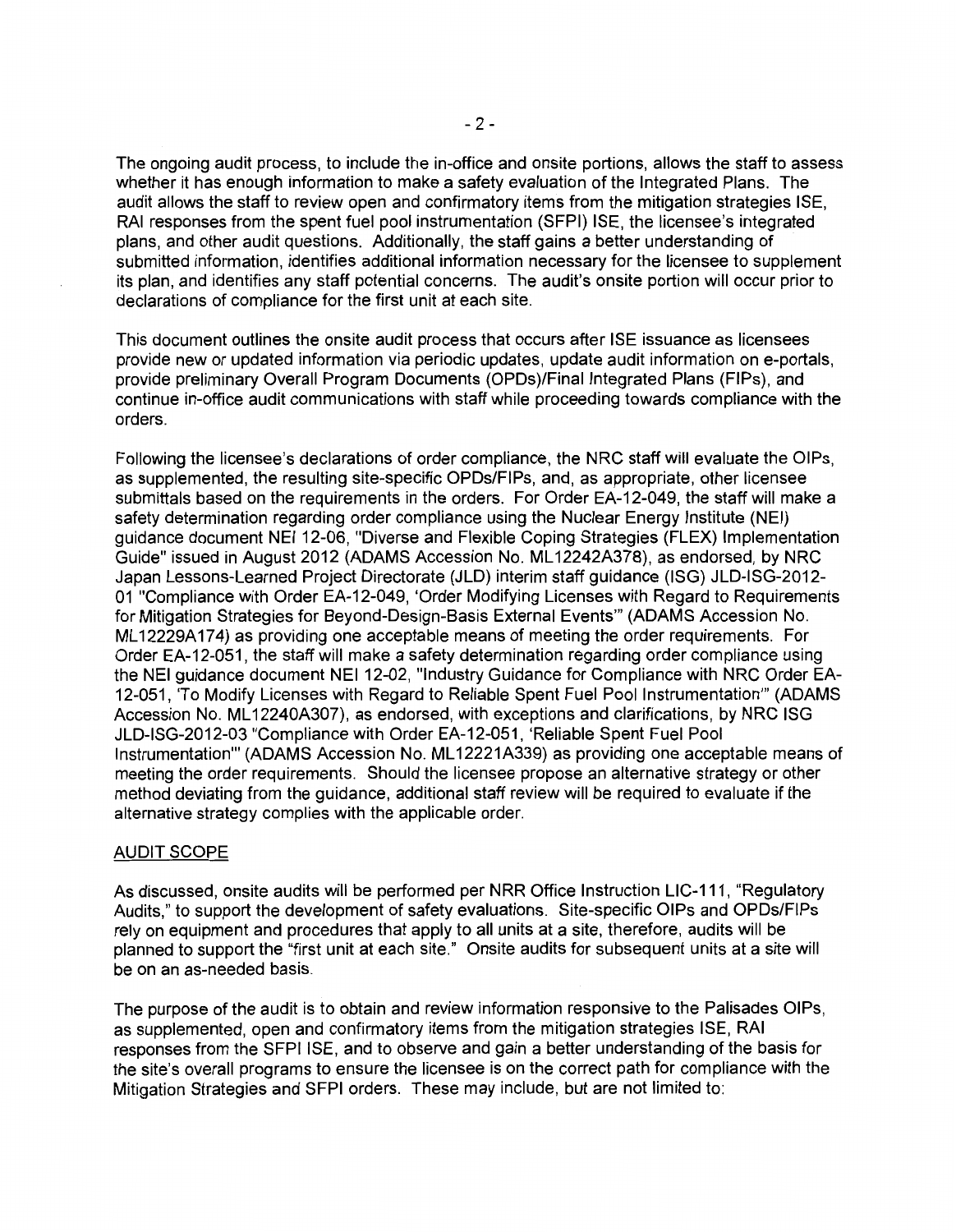- Onsite review and discussion for the basis and approach for detailed analysis and calculations (Orders EA-12-049, EA-12-051);
- Walk-throughs of strategies and laydown of equipment to assess feasibility, timing, and effectiveness of a given mitigating strategy or integration of several strategies (Order EA-12-049);
- Storage, protection, access, and deployment feasibility and practicality for onsite portable equipment (Order EA-12-049);
- Evaluation of staging, access, and deployment of offsite resources to include equipment provided by the Strategic Alliance for FLEX Emergency Response (SAFER) from the National SAFER Response Centers (NSRCs) (Order EA-12-049); and
- Review dimensions and sizing of the SFP area, placement of the SFP level instrumentation, and applicable mounting methods and design criteria (Order EA-12-  $051$ ).

## NRC AUDIT TEAM

| Title                                  | <b>Team Member</b>       |  |
|----------------------------------------|--------------------------|--|
| Team Lead / Project Manager            | John Hughey              |  |
| <b>Technical Support</b>               | <b>Matthew McConnell</b> |  |
| <b>Technical Support</b>               | Khoi Nguyen              |  |
| <b>Technical Support</b>               | Kevin Roche              |  |
| Summer Sun<br><b>Technical Support</b> |                          |  |

#### **LOGISTICS**

The audit will be conducted onsite at Palisades on June 15 - 18, 2015. Entrance and exit briefings will be held with the licensee at the beginning and end of the audit, respectively, as well as daily briefings of team activities. Additional details will be addressed over the phone. A more detailed schedule is provided below.

A private conference room is requested for NRC audit team use with access to audit documentation upon arrival and as needed.

## **DELIVERABLES**

An audit report/summary will be issued to the licensee within 90 days from the end of the audit.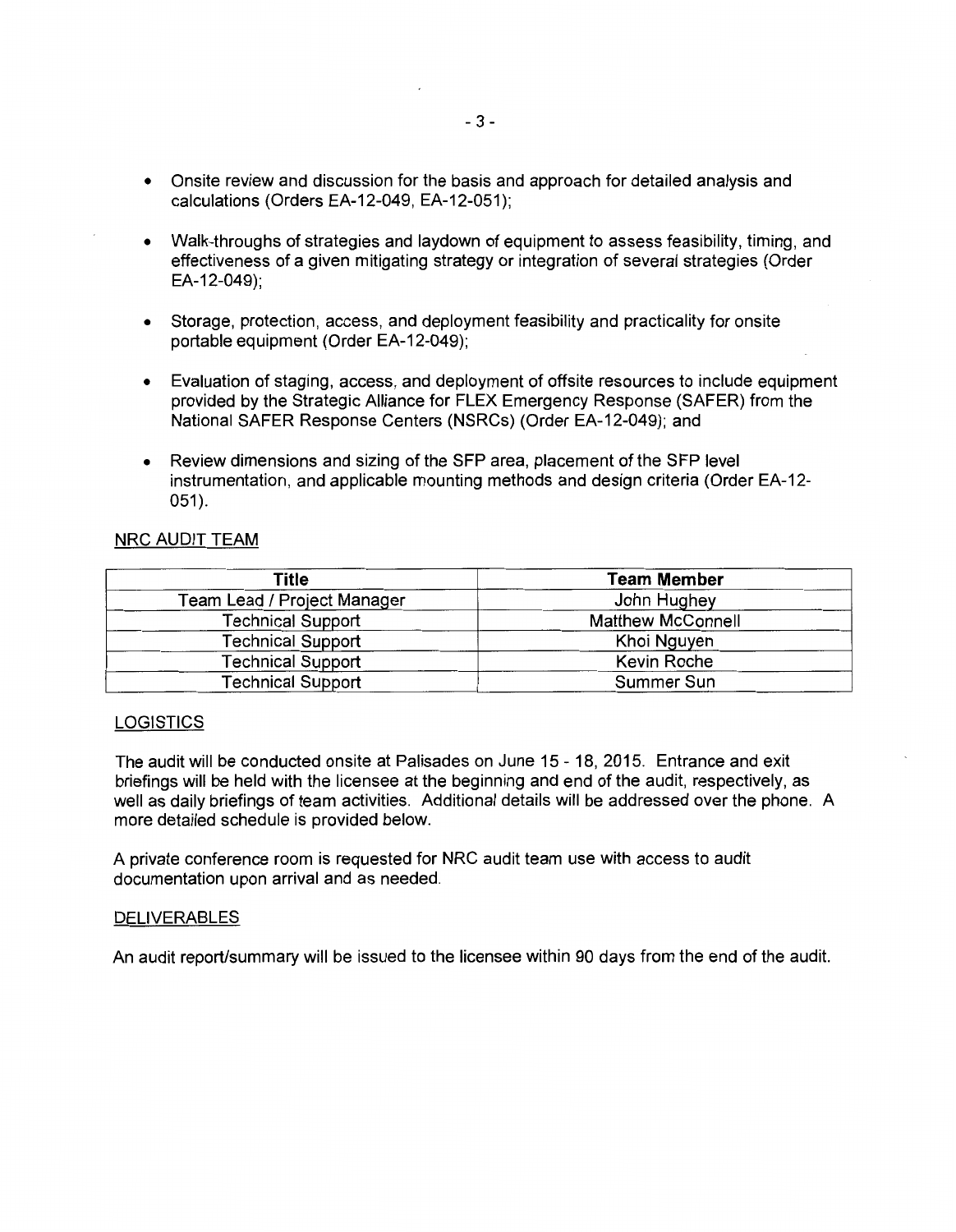### INFORMATION NEEDS

- Materials/documentation provided in responses to open or confirmatory items and RAls in the ISEs;
- OPD/FIP (current version), operator procedures, FLEX Support Guidelines (FSGs), operator training plans, SAFER Response Plan for Palisades; and
- Materials/documentation for staff audit questions and/or licensee OIP identified open items as described in Part 2 below

To provide supplemental input to the ongoing audit of documents submitted to the NRC and made available via e-portal, the onsite audit will have three components: 1) a review of the overall mitigating strategies for the site, including, if needed, walk-throughs of strategies and equipment laydown of select portions; 2) a review of material relating to open or confirmatory items and RAls from the ISEs, staff audit questions, and licensee open items; and 3) additional specific issues requested by NRC technical reviewers related to preparation of a safety evaluation. Each part is described in more detail below:

## Part 1 - Overall Mitigating Strategies and Program Review:

During the onsite audit, please be prepared to conduct a tabletop discussion of the site's integrated mitigating strategies and SFPI compliance program. This discussion should address the individual components of the plans, as well as the integrated implementation of the strategies including a timeline. The licensee team presenting this should include necessary representatives from site management, engineering, training, and operations that were responsible for program development, and will be responsible for training and execution.

Following the tabletop discussion please be prepared to conduct walk-throughs of procedures and demonstrations of equipment as deemed necessary by NRC audit team members. Include representatives from engineering and operations that will be responsible for training and execution. At this time we expect, at a minimum, to walk-through the items below. Based on the tabletop presentations and audit activities, this list may change.

### WALK-THROUGH LIST:

- 1. Walk-through a sample of strategies that will be delineated by specific NRC technical staff audit team members
- 2. Walk-through of portable (FLEX) diesel generator procedures, to include power supply pathways, areas where manual actions are required, and electrical isolation
- 3. Walk-through of building access procedures, to include any unique access control devices
- 4. Strategy walk-through of transfer routes from staging and storage areas to deployment locations for both onsite and offsite equipment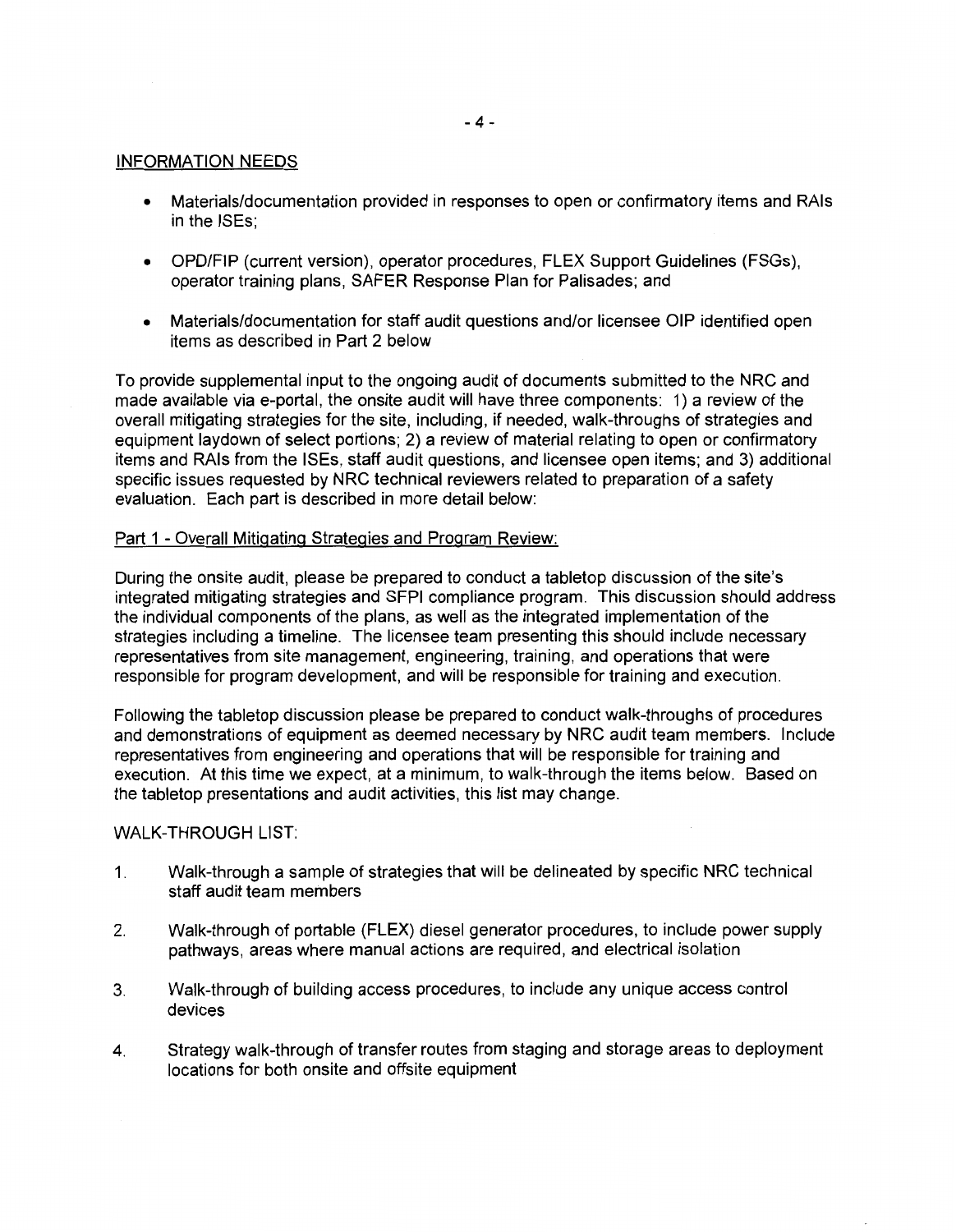- 5. Strategy walk-through for core cooling and reactor coolant system inventory, to include portable pumping equipment, flow paths, and water storage locations and the related reactor systems analysis and calculations
- 6. Walk-through of communications enhancements
- 7. Walk-through of SFP area, SFPI locations, and related equipment mounting areas

## Part 2 - Specific Technical Review Items:

During the visit, audit items will be addressed from the licensee's ISEs open items, confirmatory items, and SFPI RAls; audit question list; licensee OIP, as supplemented, open items; and draft safety evaluation additional questions. Please provide documents or demonstrations as needed to respond to each item.

Part 3 - Specific Topics for Discussion:

- 1. Draft of Palisades OPD/FIP
- 2. Reactor systems analyses to include a discussion of Primary Coolant Pump seal leakage.
- 3. Training
- 4. Portable (FLEX) equipment maintenance and testing
- 5. NSRC Response Plan for Palisades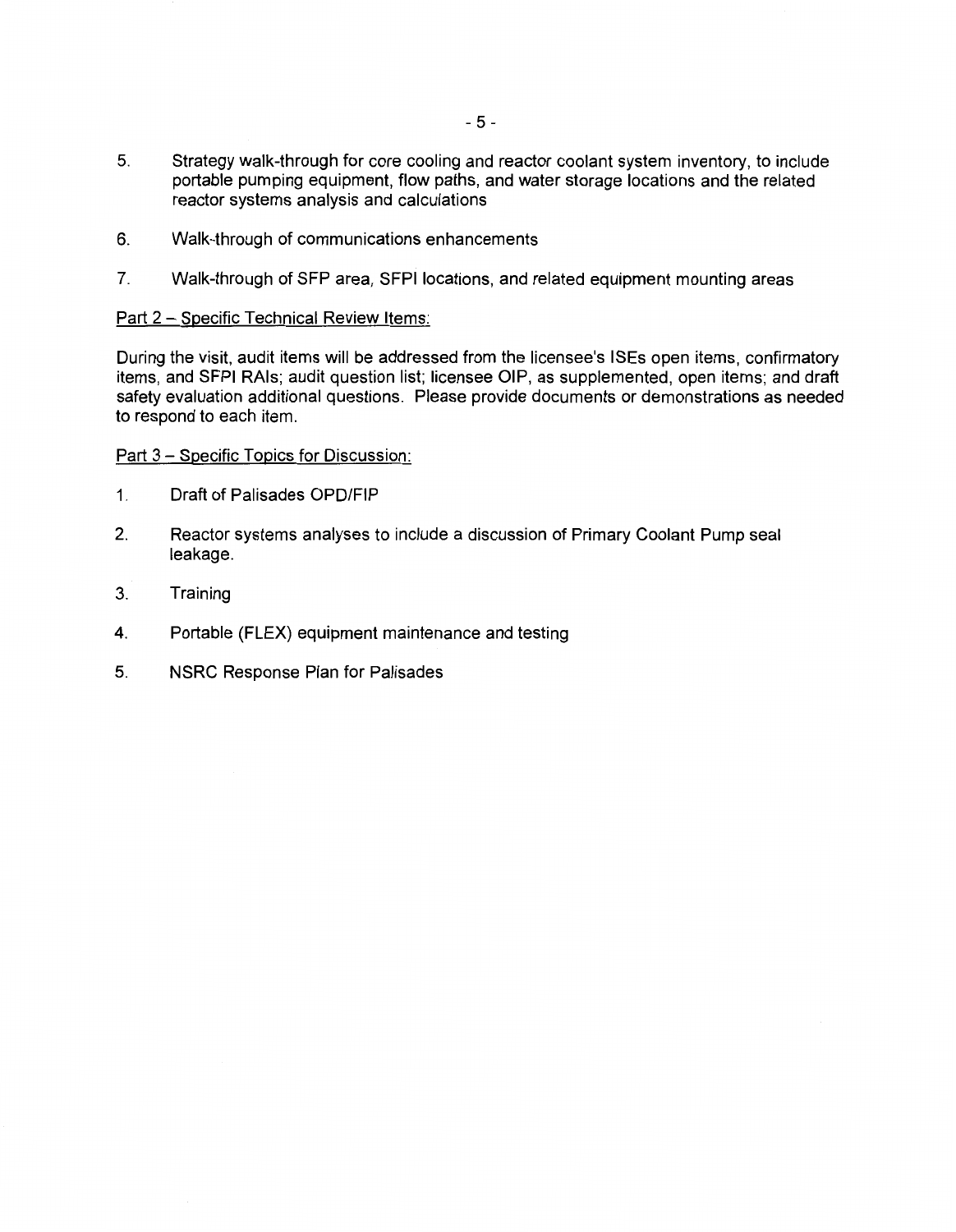#### **Proposed Schedule**

#### **Onsite Day 1, Monday, June 15, 2015**

- 0800 Check in at site; Badging; Dosimetry
- 1000 Entrance meeting
- 1015 Licensee presentation of strategies
- 1230 Lunch
- 1330 NRC Audit Team Activities:
	- Technical area break-out discussions between NRC and licensee staff in the areas of reactor systems, electrical, balance-of-plant/structures, SFPI, and others
	- Review documents relating to open or confirmatory items, RAls, codes, analyses, etc.
	- NRC Mitigating Strategies/SFPI walk-throughs with licensee
- 1630 Team lead daily debrief/next day planning with licensee

#### **Onsite Day 2, Tuesday, June 16, 2015**

- 0800 Continue NRC Audit Team Activities
- 1200 Lunch
- 1300 Continue NRC Audit Team Activities
- 1630 Team lead daily debrief/next day planning with licensee

### **Onsite Day 3, Wednesday, June 17, 2015**

- 0800 Continue NRC Audit Team Activities
- 1200 Lunch
- 1300 Continue NRC Audit Team Activities
- 1630 Team lead daily debrief/next day planning with licensee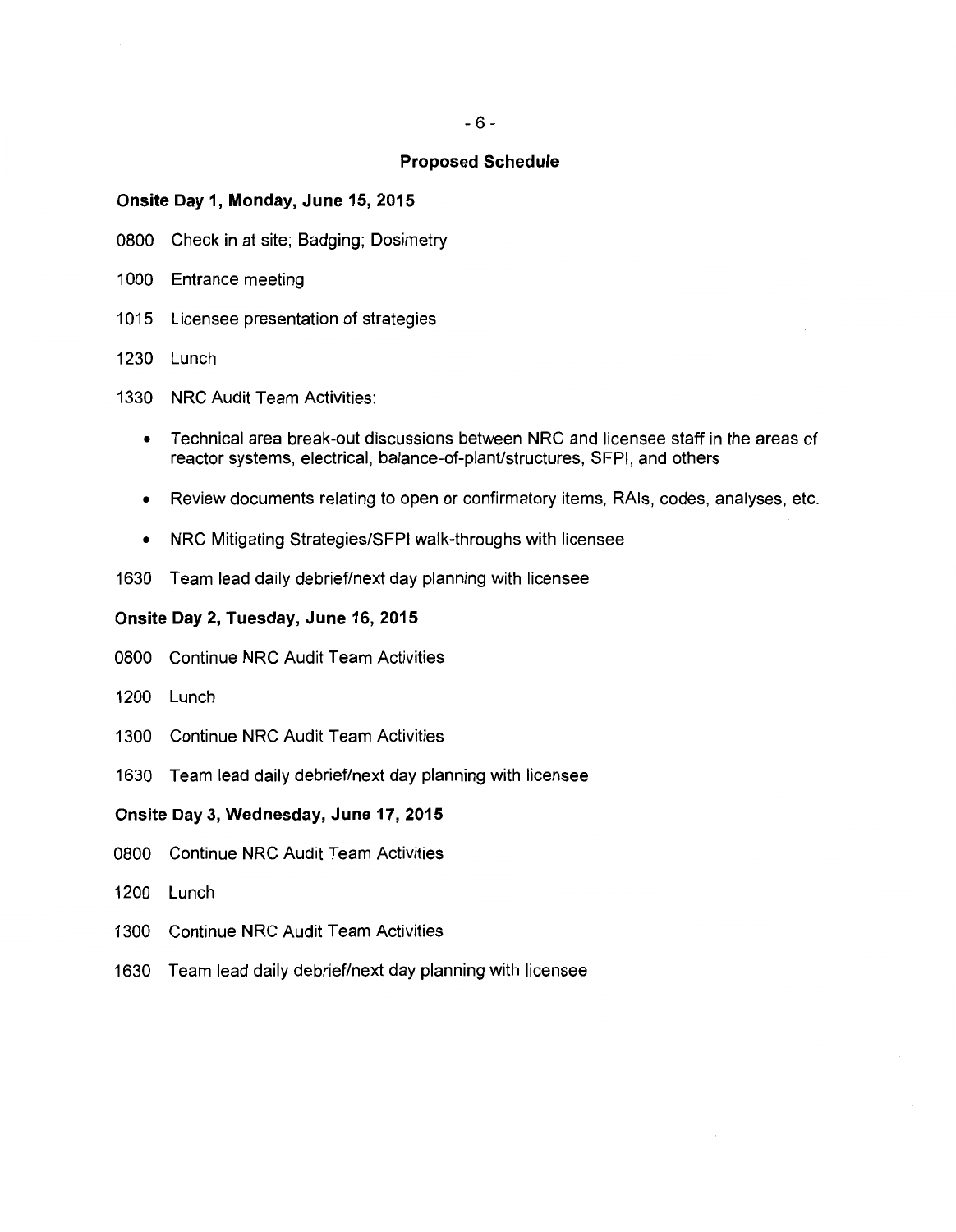# - 7 -

# **Onsite Day 4, Thursday, June 18, 2015**

0800 Continue NRC Audit Team Activities

- 1200 Lunch
- 1300 NRC Audit Team meeting
- 1430 NRG/Licensee pre-exit meeting
- 1630 NRG/Licensee exit meeting
- 1700 Audit closeout/departure